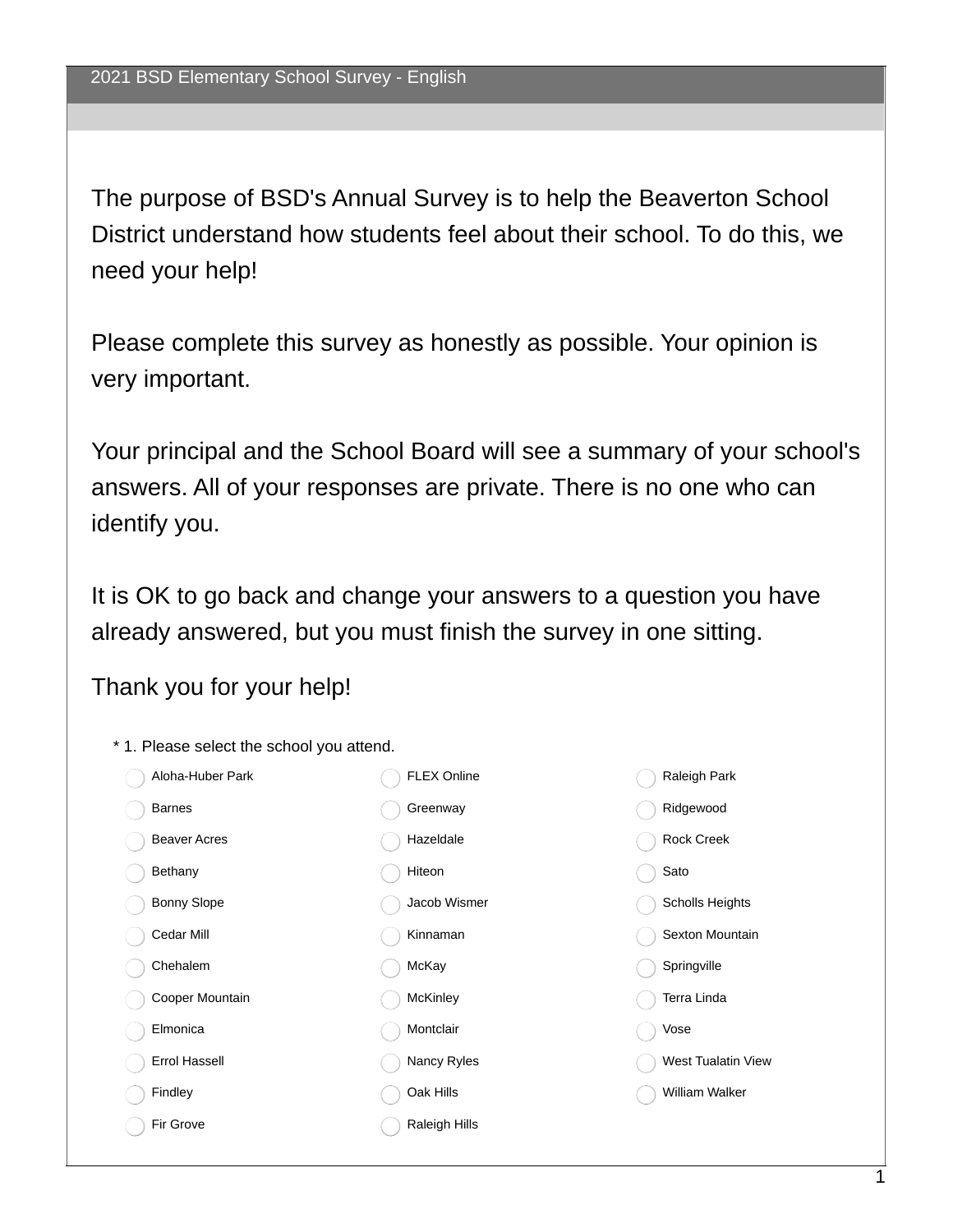## 2. What grade are you in?

 $4th$  5th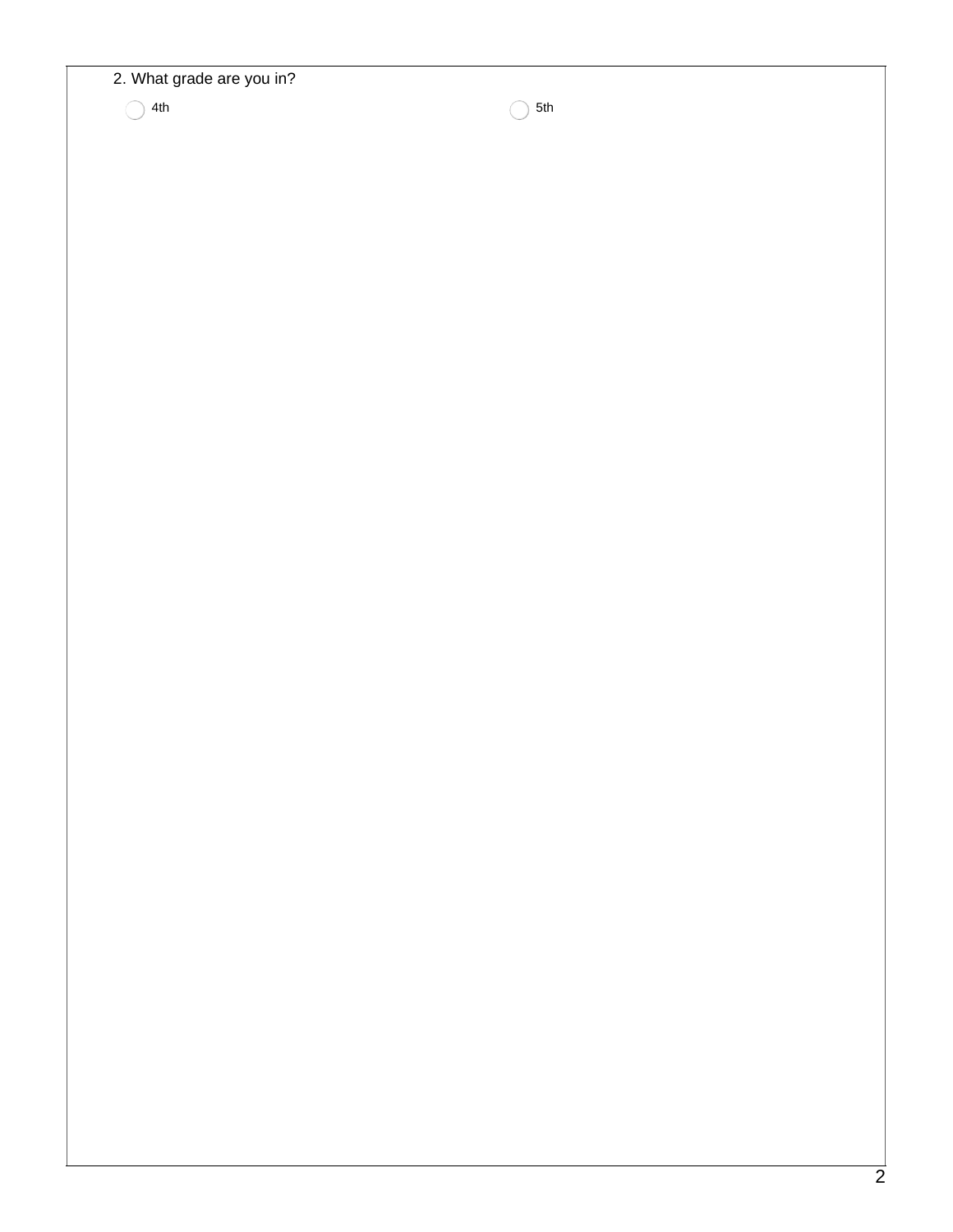# 3. This year at school...

|                                                                                                             | <b>Strongly Agree</b> | Agree | Disagree | <b>Strongly Disagree</b> |
|-------------------------------------------------------------------------------------------------------------|-----------------------|-------|----------|--------------------------|
| I feel welcome and accepted at this<br>school.                                                              |                       |       |          |                          |
| I generally feel safe at this school.                                                                       |                       |       |          |                          |
| There is at least one adult at school<br>who really cares about me.                                         |                       |       |          |                          |
| There is at least one adult who knows<br>me well enough that I might ask them<br>to help me make decisions. |                       |       |          |                          |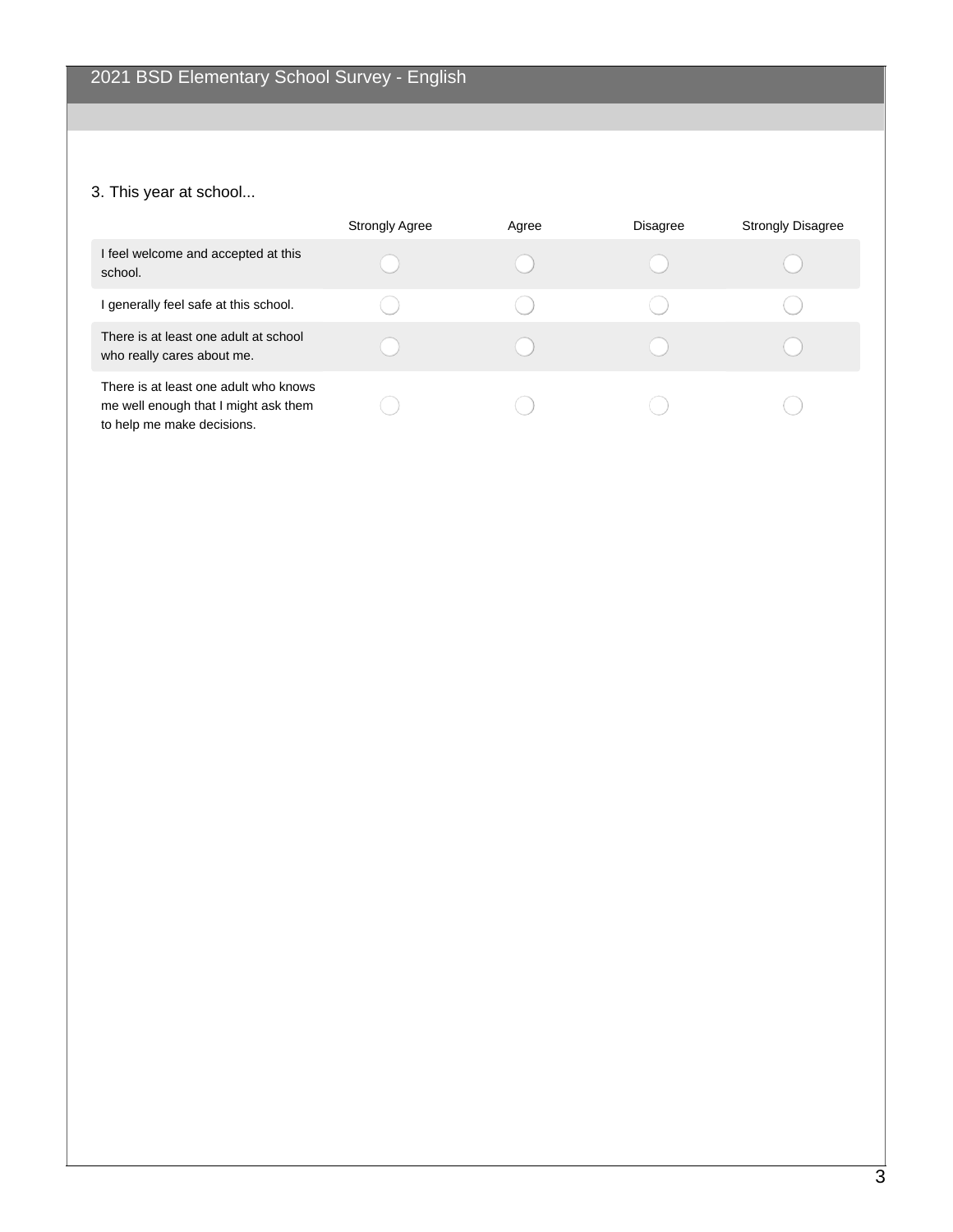# 4. Do you agree or disagree that...

|                                                             | <b>Strongly Agree</b> | Agree | <b>Disagree</b> | <b>Strongly Disagree</b> |
|-------------------------------------------------------------|-----------------------|-------|-----------------|--------------------------|
| My teacher talks to me about learning<br>targets.           |                       |       |                 |                          |
| I understand what I am supposed to be<br>learning in class. |                       |       |                 |                          |
| My teachers believe I can learn.                            |                       |       |                 |                          |

# 5. Do you agree or disagree that...

|                                                                                               | <b>Strongly Agree</b> | Agree | <b>Disagree</b> | <b>Strongly Disagree</b> |
|-----------------------------------------------------------------------------------------------|-----------------------|-------|-----------------|--------------------------|
| My thinking has grown as a result of<br>new learning.                                         |                       |       |                 |                          |
| I receive personal feedback from my<br>teacher on how I can improve my<br>school performance. |                       |       |                 |                          |
| I get help with my work when I need it.                                                       |                       |       |                 |                          |

#### 6. During math time ...

|                                                           | Yes | No |
|-----------------------------------------------------------|-----|----|
| I enjoy what I am learning.                               |     |    |
| I am finding my own strategies to solve math<br>problems. |     |    |
| I know it's OK to make a mistake.                         |     |    |
| 7. In my ELA class                                        | Yes | No |
| I am able to access books I can read independently.       |     |    |

 $\bigcirc$ 

I have a reading goal.

 $\bigcirc$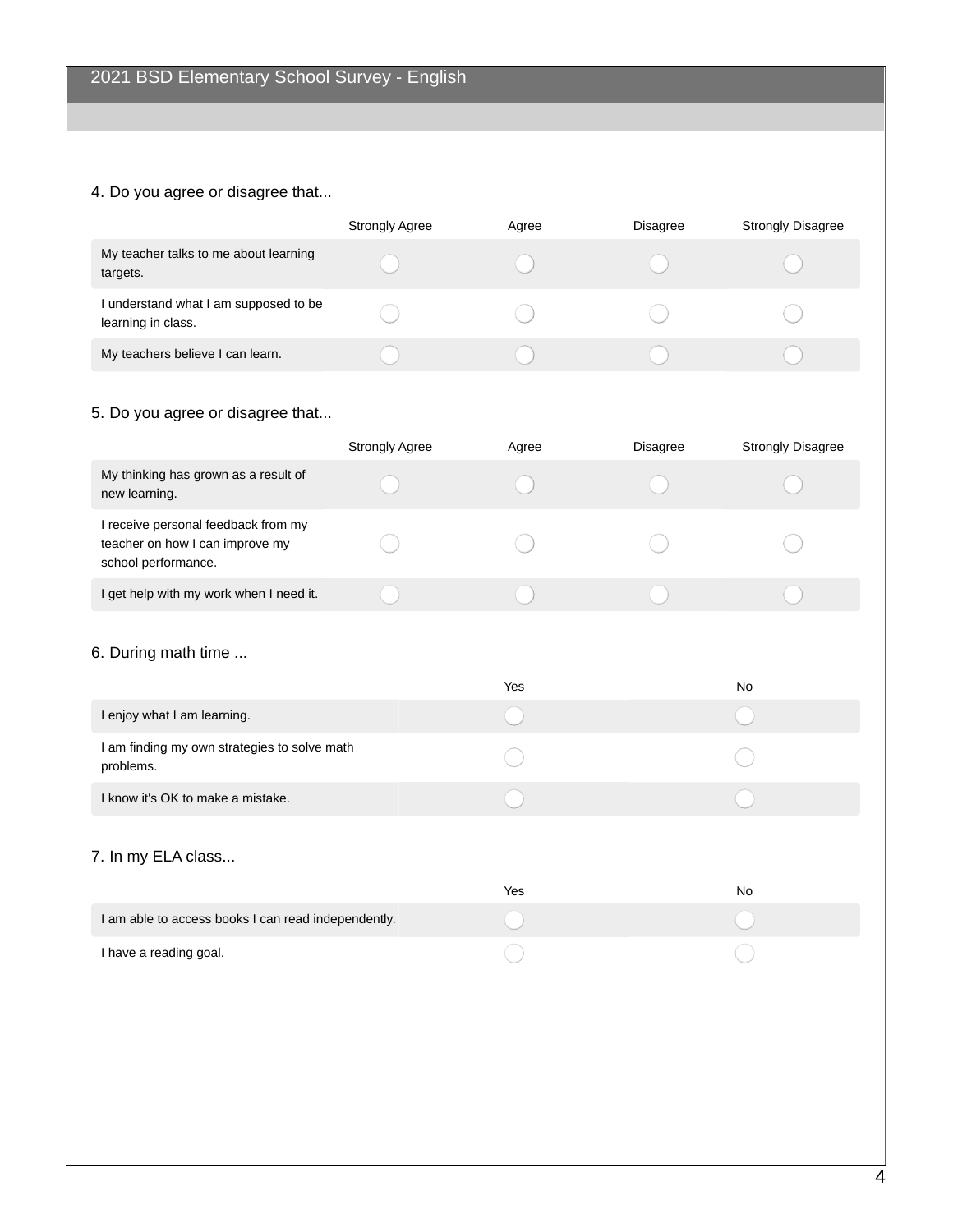| 8. Which subjects do you feel you need more help with? Please check all that apply.                  |  |
|------------------------------------------------------------------------------------------------------|--|
| reading                                                                                              |  |
| writing                                                                                              |  |
| math                                                                                                 |  |
| science                                                                                              |  |
| social studies                                                                                       |  |
| none of these                                                                                        |  |
|                                                                                                      |  |
| 9. How often do you participate in classroom circles, community circles, or morning meeting circles? |  |
| 4 or more times a week                                                                               |  |
| 1-3 times a week                                                                                     |  |
| 2-3 times a month                                                                                    |  |
| 1 time a month                                                                                       |  |
| Less than 1 time a month                                                                             |  |
| Never                                                                                                |  |
| I do not know what classroom circles are                                                             |  |
|                                                                                                      |  |
|                                                                                                      |  |
|                                                                                                      |  |
|                                                                                                      |  |
|                                                                                                      |  |
|                                                                                                      |  |
|                                                                                                      |  |
|                                                                                                      |  |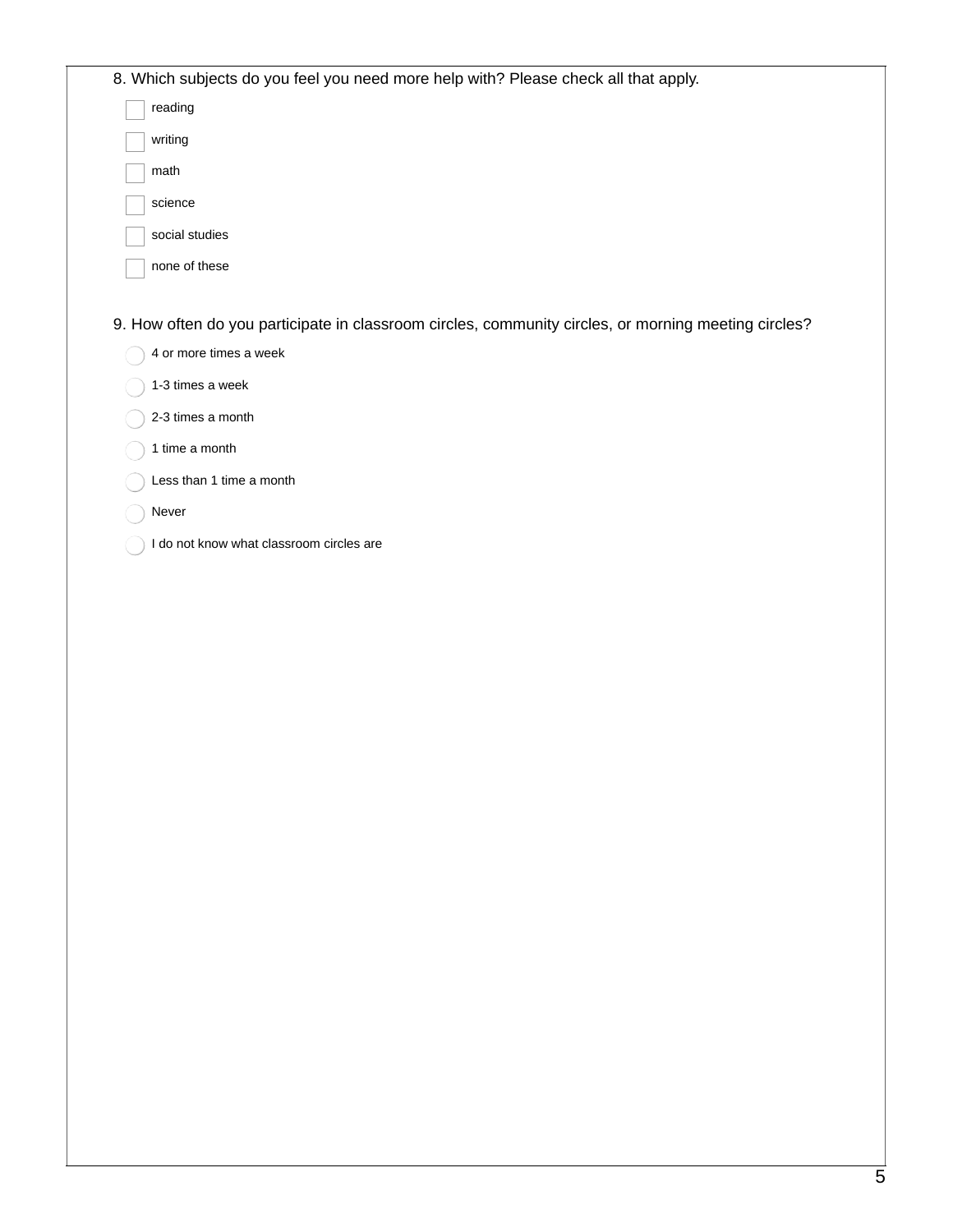# 2021 BSD Elementary School Survey - English

## Classroom Circles

- 10. Classroom circles help me feel more connected to my classroom community.
	- Always
	- Sometimes
	- Rarely
	- ◯ Never
	- ◯ I do not participate in classroom circles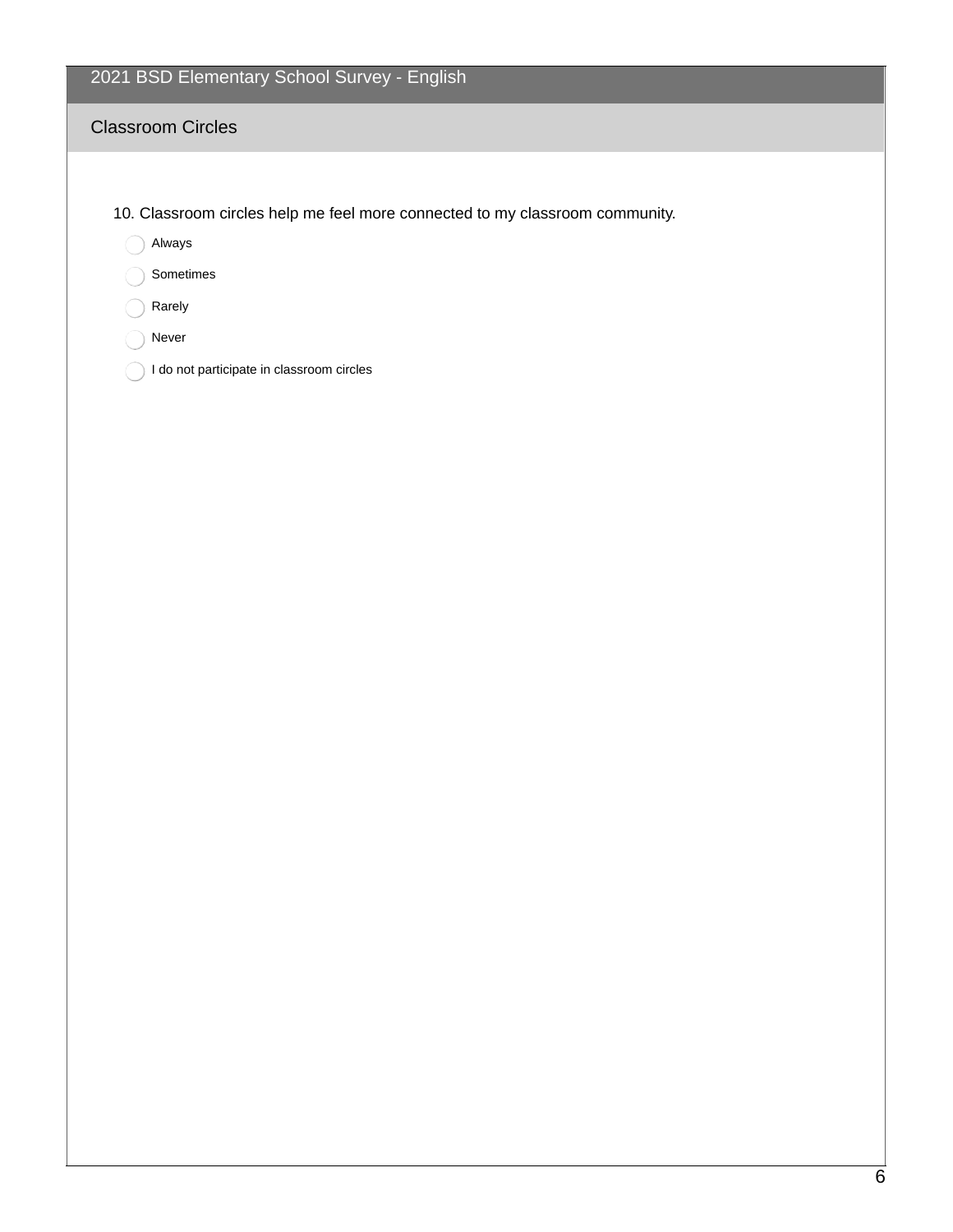# 11. Do you agree or disagree that...

|                                                                                                                                | <b>Strongly Agree</b> | Agree | Disagree | <b>Strongly Disagree</b> |
|--------------------------------------------------------------------------------------------------------------------------------|-----------------------|-------|----------|--------------------------|
| Students here treat each other nicely<br>and with respect, no matter the<br>language they speak or the color of<br>their skin. |                       |       |          |                          |
| Students here treat each other nicely<br>and with respect, no matter whether<br>their parents are rich or poor.                |                       |       |          |                          |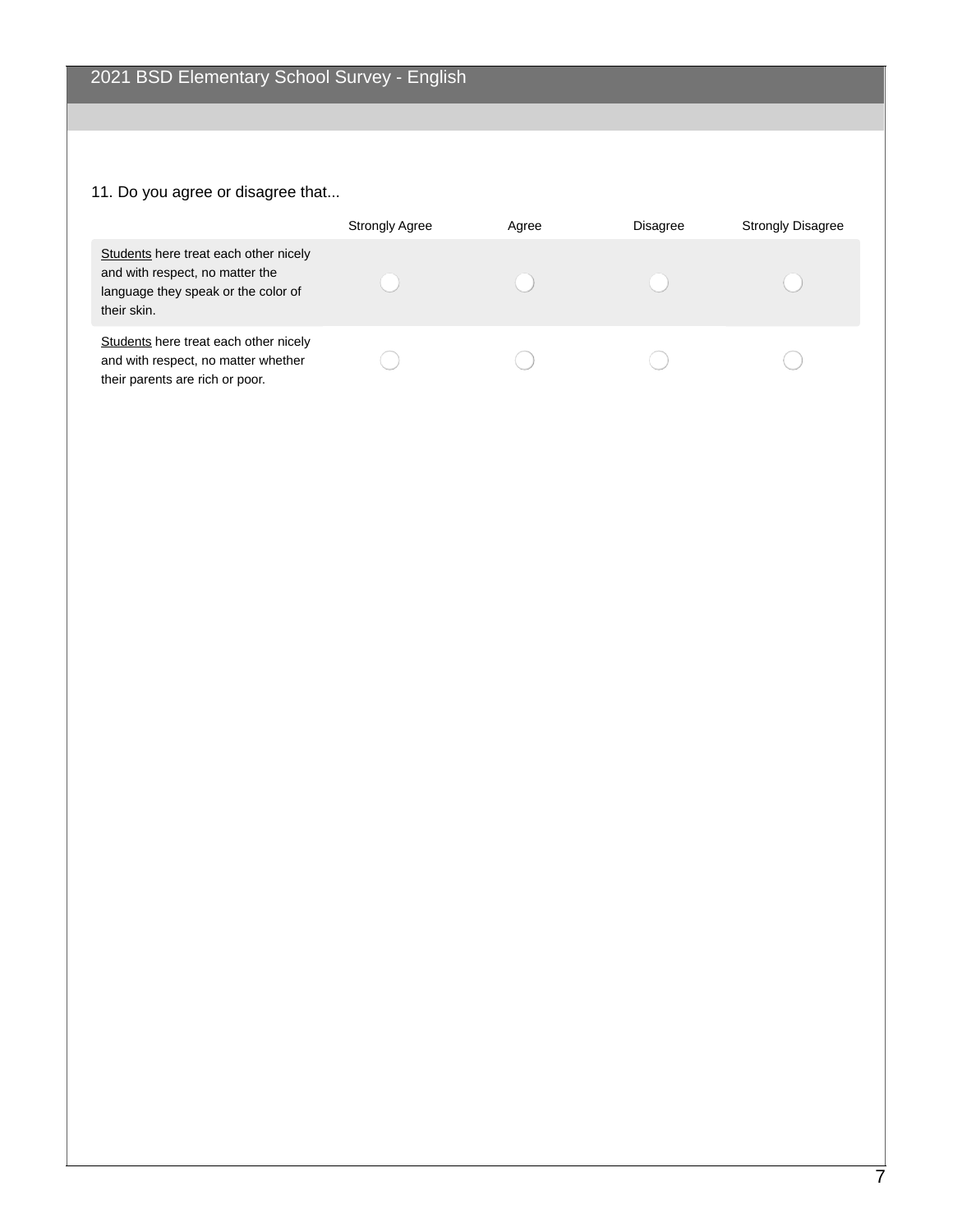One reason students sometimes don't feel safe is that they get bullied by other students.

Bullying is when someone is being hurt either by words or actions on purpose. It usually happens more than once. The student being hurt feels bad because of it and has a hard time stopping what is happening to them.

*Adapted from http://www.pacerkidsagainstbullying.org/kab/what-is-bullying/*

12. I have been bullied online (for example on Twitter, Snapchat, Instagram, TikTok, gaming, etc.) this year.

 $\bigcap$  A lot at all  $\bigcap$  A little  $\bigcap$  A lot at all  $\bigcap$  A lot at all  $\bigcap$  A lot at all  $\bigcap$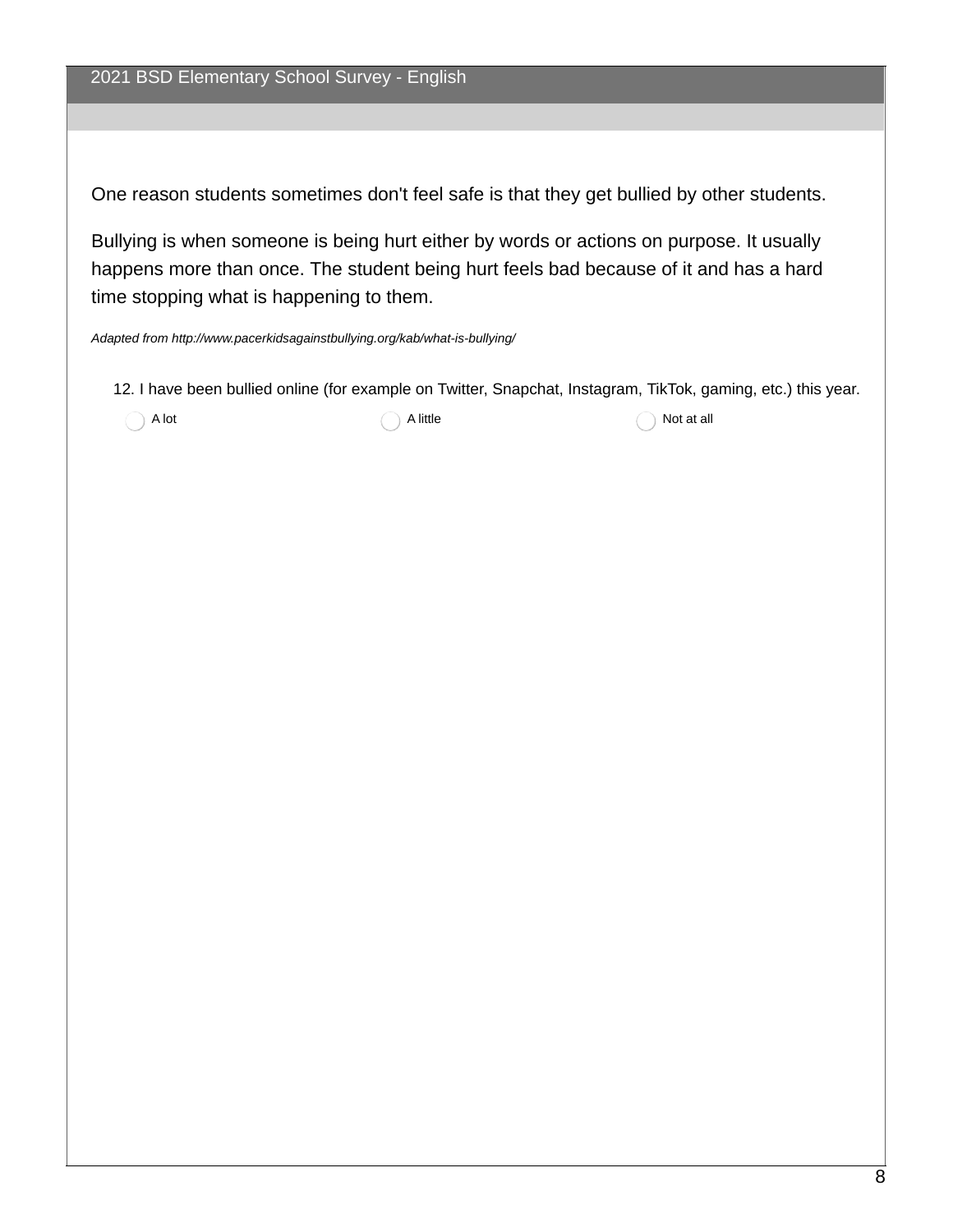# 2021 BSD Elementary School Survey - English **Technology** 13. How do you feel about learning online? I don't like it. I like it. I like it. 14. My school. . . Strongly Agree Agree Agree Disagree Strongly Disagree teaches me how to use  $\bigcirc$  $\bigcirc$ technology responsibly.

15. How are you able to get on the internet outside of school, whether you are on a computer, chromebook, tablet, or phone? Please check all that apply.

| Internet connection at home                            |
|--------------------------------------------------------|
| Mobile phone                                           |
| Hot spot                                               |
| Public library                                         |
| Coffee shops/restaurants (Starbucks, McDonalds, etc.)  |
| Friends' houses                                        |
| I am not able to access the internet outside of school |
| Other (please specify)                                 |
|                                                        |
|                                                        |